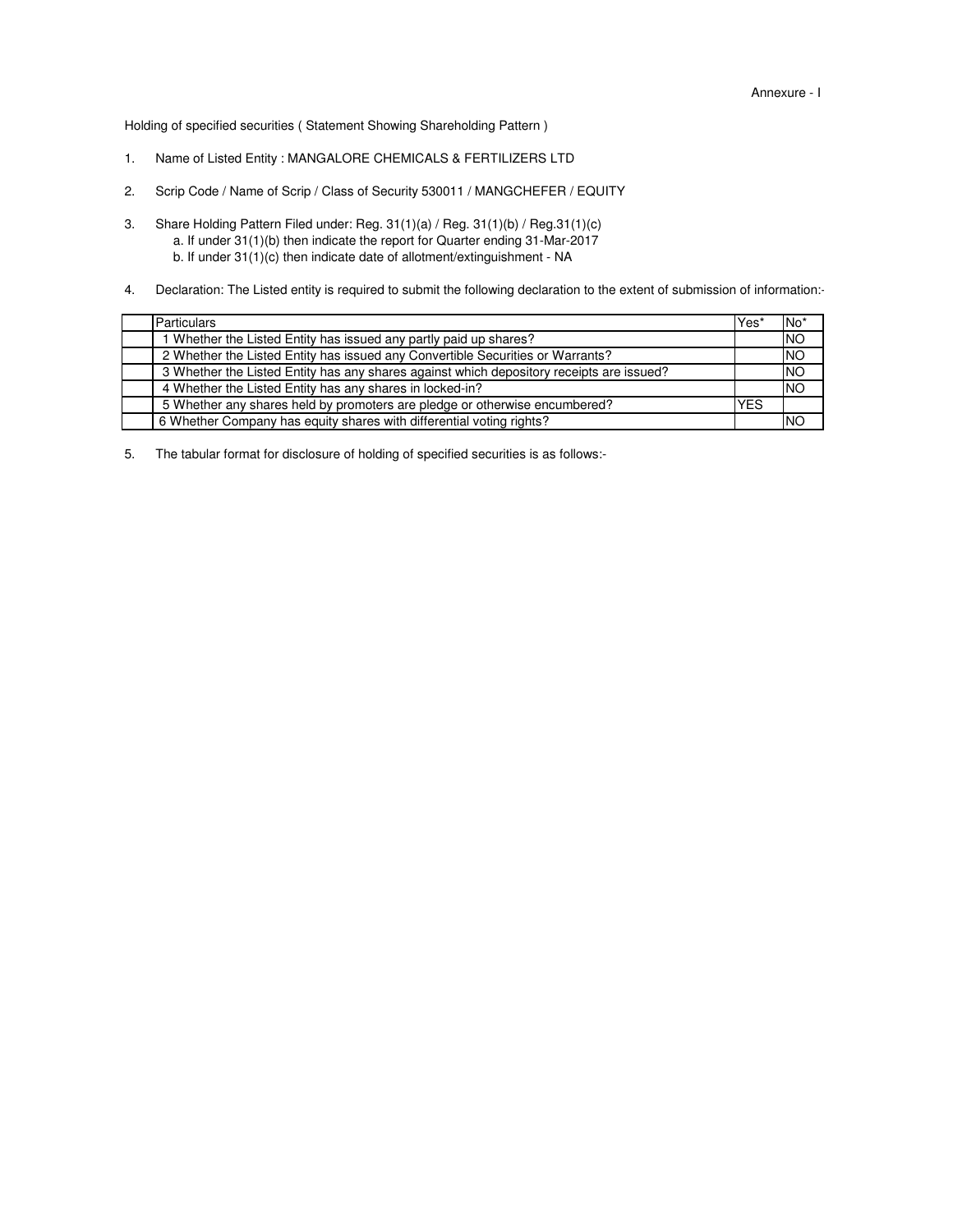|                     | Table I - Summary Statement holding of specified securities<br>Share-<br>Nos. of<br>Total nos.<br>Number of Voting Rights<br>No. of<br>Shareholding<br>Number of<br>Number of Shares<br>Category of<br>No. of<br>No. of<br>No. of |                            |                                                   |                                           |                                                                          |                                             |                                                                                  |                  |                                                                 |                |                                 |                                                                                      |                                                                                                |                                     |                                |                                                               |                                |                                                                               |
|---------------------|-----------------------------------------------------------------------------------------------------------------------------------------------------------------------------------------------------------------------------------|----------------------------|---------------------------------------------------|-------------------------------------------|--------------------------------------------------------------------------|---------------------------------------------|----------------------------------------------------------------------------------|------------------|-----------------------------------------------------------------|----------------|---------------------------------|--------------------------------------------------------------------------------------|------------------------------------------------------------------------------------------------|-------------------------------------|--------------------------------|---------------------------------------------------------------|--------------------------------|-------------------------------------------------------------------------------|
| Cate<br>gory<br>(1) | Shareholder<br>(II)                                                                                                                                                                                                               | Share-<br>holders<br>(III) | fully paid up<br>equity<br>shares<br>held<br>(IV) | Partly<br>equity<br>shares<br>held<br>(V) | shares<br>paid-up underly-<br>ing<br>Deposit-<br>ory<br>Receipts<br>(VI) | shares held<br>$(VII) =$<br>$(IV)+(V)+(VI)$ | holding as<br>a % of total<br>no.<br>of shares<br>(calculated<br>as<br>per SCRR. |                  | held in each class of<br>securities (IX)<br>No of Voting Rights |                |                                 | Shares<br>Underly-ing<br>Outstand-<br>ing<br>convertible<br>securities<br>(including | as a %<br>assuming<br>full conversion<br>of convertible<br>securities<br>(as a                 | Locked in<br>shares (XII)<br>As a % |                                | pledged or otherwise<br>encumbered (XIII)<br>As a %<br>No.(a) |                                | Number of<br>equity<br>shares held<br>in<br>demateriali-<br>zed<br>form (XIV) |
|                     |                                                                                                                                                                                                                                   |                            |                                                   |                                           |                                                                          |                                             | 1957)<br>(VIII) As a<br>% of<br>$(A+B+C2)$                                       | Class<br>eg: X   | Class<br>eg: Y                                                  | Total          | Total as<br>a % of<br>$(A+B+C)$ | Warrants)<br>(X)                                                                     | percentage<br>of diluted<br>share<br>capital)<br>$(XI) = (VII)+(X)$<br>As a % of<br>$(A+B+C2)$ | No.<br>(a)                          | of total<br>Shares<br>held (b) |                                                               | of total<br>Shares<br>held (b) |                                                                               |
| IA.                 | <b>PROMOTER &amp;</b><br><b>IPROMOTER</b><br><b>GROUP</b>                                                                                                                                                                         |                            | 88886107                                          | $\Omega$                                  |                                                                          | 88886107                                    | 75.00                                                                            | 88886107         | O                                                               | 88886107       | 75.00                           | $\mathbf 0$                                                                          | 01                                                                                             | $\mathbf{0}$                        | $\Omega$                       | 47533521                                                      | 53.48                          | 88886107                                                                      |
| Iв.                 | <b>PUBLIC</b>                                                                                                                                                                                                                     | 56398                      | 29629043                                          |                                           |                                                                          | 29629043                                    | 25.00                                                                            | 29629043         |                                                                 | 29629043       | 25.00                           | $\mathbf{0}$                                                                         | U                                                                                              | $\Omega$                            |                                |                                                               | $\Omega$                       | 23834815                                                                      |
| IC.                 | <b>NON</b><br><b>PROMOTER-</b><br><b>NON PUBLIC</b>                                                                                                                                                                               |                            | U                                                 | $\Omega$                                  |                                                                          |                                             | 0.00                                                                             | $\Omega$         | U                                                               | $\Omega$       | 0.00                            | $\Omega$                                                                             | ΩI                                                                                             | $\Omega$                            | $\Omega$                       | O                                                             | $\Omega$                       | 0                                                                             |
| C1.                 | <b>SHARES</b><br><b>UNDERLYING</b><br><b>DRS</b>                                                                                                                                                                                  |                            | $\Omega$                                          | $\Omega$                                  | ŋ                                                                        |                                             | 0.00                                                                             | $\mathbf{0}$     | $\Omega$                                                        | $\overline{0}$ | 0.00                            | $\mathbf 0$                                                                          | $\mathbf{0}$                                                                                   | $\mathbf{0}$                        | $\Omega$                       | 0                                                             | $\mathbf 0$                    | 0                                                                             |
| IC <sub>2</sub>     | <b>SHARES HELD</b><br>İΒY<br><b>EMPLOYEE</b><br><b>TRUSTS</b>                                                                                                                                                                     |                            |                                                   | $\Omega$                                  |                                                                          |                                             | 0.00                                                                             | $\Omega$         |                                                                 | $\Omega$       | 0.00                            | $\mathbf{0}$                                                                         | 01                                                                                             | $\mathbf{0}$                        |                                |                                                               |                                |                                                                               |
|                     | <b>Total</b>                                                                                                                                                                                                                      | 56402                      | 118515150                                         |                                           | <sup>0</sup>                                                             | 118515150                                   |                                                                                  | 100.00 118515150 | 01                                                              | 118515150      | 100.00                          | $\mathbf 0$                                                                          | O                                                                                              | $\mathbf{0}$                        | ŋ                              | 47533521                                                      | 40.11                          | 112720922                                                                     |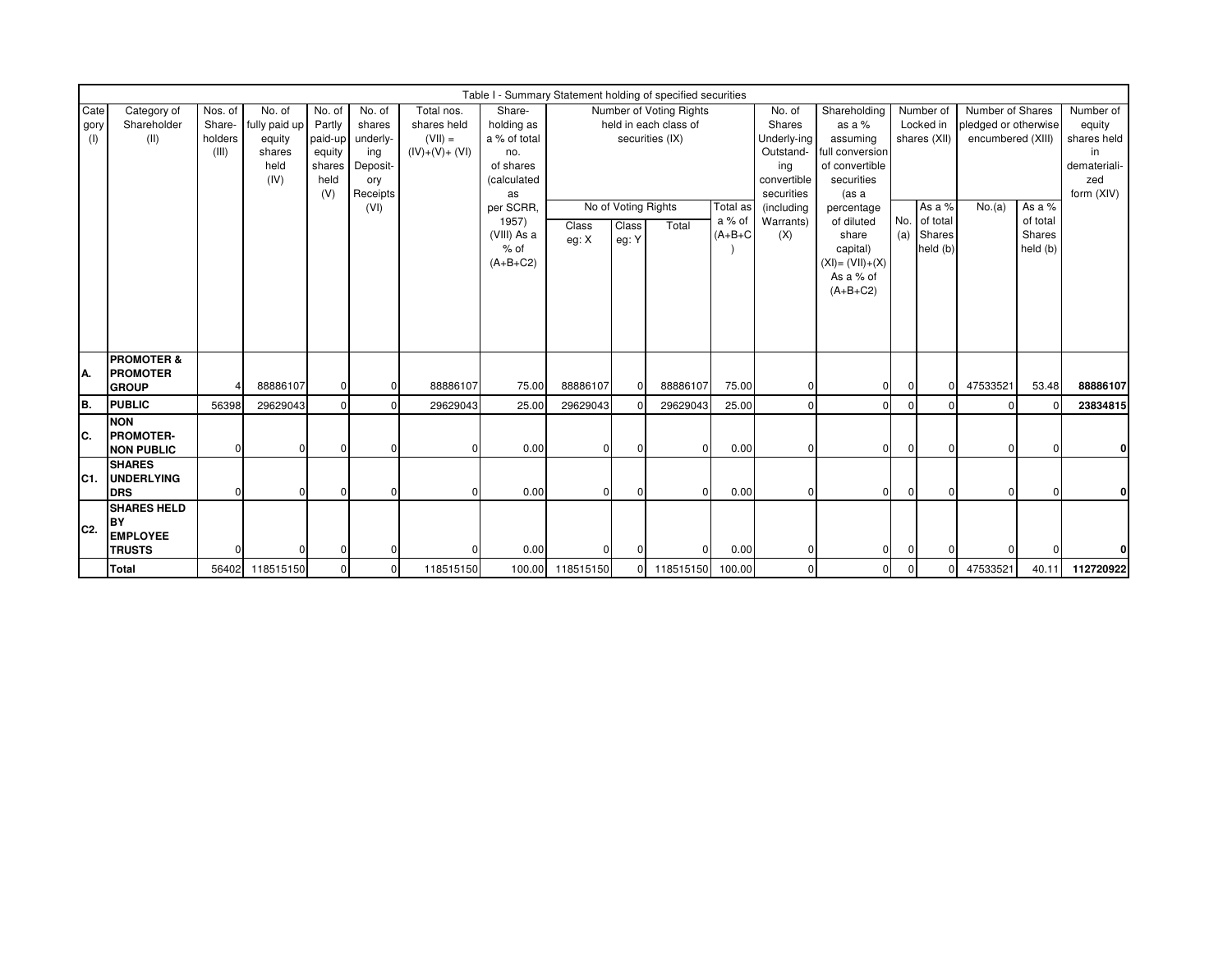|    | Table II - Statement showing shareholding pattern of the Promoter and Promoter Group<br>Partly<br>Number of Voting Rights |                    |                                                                                                        |          |                      |                                                                    |                                                              |                                                                           |                       |                                   |                                          |                                                    |                                                                                  |                                                                                                 |                                        |                                          |                                                                  |                                          |                                                                               |
|----|---------------------------------------------------------------------------------------------------------------------------|--------------------|--------------------------------------------------------------------------------------------------------|----------|----------------------|--------------------------------------------------------------------|--------------------------------------------------------------|---------------------------------------------------------------------------|-----------------------|-----------------------------------|------------------------------------------|----------------------------------------------------|----------------------------------------------------------------------------------|-------------------------------------------------------------------------------------------------|----------------------------------------|------------------------------------------|------------------------------------------------------------------|------------------------------------------|-------------------------------------------------------------------------------|
|    | Category & Name<br>of the Shareholders<br>(1)                                                                             | <b>PAN</b><br>(II) | No. of<br>Nos. of<br>Share-<br>fully paid<br>holder<br>up<br>(III)<br>equity<br>shares<br>held<br>(IV) |          |                      | No. of<br>shares<br>underly-<br>ing<br>Deposit-<br>ory<br>Receipts | Total nos.<br>shares<br>held<br>$(VII =$<br>$IV + V +$<br>VI | Share-<br>holding %<br>calculated<br>as<br>per SCRR.<br>1957<br>As a % of |                       |                                   | held in each class of<br>securities (IX) |                                                    | No. of<br>Shares<br>Underly-ing<br>Outstand-<br>ing<br>convertible<br>securities | Shareholding,<br>as a %<br>assuming<br>full conversion<br>of convertible<br>securities<br>(as a | Number of<br>Locked in<br>shares (XII) |                                          | Number of Shares<br>pledged or<br>otherwise<br>encumbered (XIII) |                                          | Number of<br>equity<br>shares held<br>in<br>dematerial-<br>ized<br>form (XIV) |
|    |                                                                                                                           |                    |                                                                                                        |          |                      | (VI)                                                               |                                                              | $(A+B+C2)$<br>(VIII)                                                      | $\textsf{Class}$<br>X | No of Voting Rights<br>Class<br>Y | Total                                    | Total<br>as<br>a % of<br>Total<br>Voting<br>rights | (including<br>Warrants)<br>(X)                                                   | percentage<br>of diluted share<br>capital)<br>$(XI) = (VII)+(X)$<br>as a % of<br>$A+B+C2$       | No.<br>a)                              | As a %<br>of total<br>Shares<br>held (b) | No.(a)                                                           | As a %<br>of total<br>Shares<br>held (b) |                                                                               |
|    | <b>INDIAN</b><br>Individuals/Hindu                                                                                        |                    |                                                                                                        |          |                      |                                                                    |                                                              |                                                                           |                       |                                   |                                          |                                                    |                                                                                  |                                                                                                 |                                        |                                          |                                                                  |                                          |                                                                               |
| а  | undivided Family                                                                                                          |                    | $\mathbf 0$                                                                                            | 0        | $\mathbf 0$          | 0                                                                  | 0                                                            | 0.00                                                                      | 0                     | $\mathbf{0}$                      | $\mathbf{0}$                             | 0.00                                               | 0                                                                                | 0                                                                                               | $\mathbf 0$                            | $\mathbf{0}$                             | $\mathbf 0$                                                      | 0.00                                     | $\mathbf{0}$                                                                  |
| b  | <b>Central Government/</b><br>State Government(s)                                                                         |                    | 0                                                                                                      | 0        | 0                    | 0                                                                  | 0                                                            | 0.00                                                                      | 0                     | $\mathbf{0}$                      | $\mathbf{0}$                             | 0.00                                               | 0                                                                                | $\mathbf{0}$                                                                                    | $\mathbf 0$                            | 0                                        | 0                                                                | 0.00                                     | $\pmb{0}$                                                                     |
| c. | <b>Financial Institutions/</b><br><b>Banks</b>                                                                            |                    | 0                                                                                                      | 0        | O                    | 0                                                                  | 0                                                            | 0.00                                                                      | 0                     | $\mathbf{0}$                      | 0                                        | 0.00                                               | 0                                                                                | 0                                                                                               | $\Omega$                               | $\Omega$                                 | $\mathbf{0}$                                                     | 0.00                                     | $\mathbf{0}$                                                                  |
|    | d. ANY OTHER                                                                                                              |                    |                                                                                                        |          |                      |                                                                    |                                                              |                                                                           |                       |                                   |                                          |                                                    |                                                                                  |                                                                                                 |                                        |                                          |                                                                  |                                          |                                                                               |
|    | <b>Bodies Corporate</b>                                                                                                   |                    |                                                                                                        | 88886107 | $\mathbf 0$          | $\mathbf{0}$                                                       | 88886107                                                     | 75.00                                                                     | 88886107              | $\mathbf{0}$                      | 88886107                                 | 75.00                                              | $\Omega$                                                                         | $\mathbf{0}$                                                                                    | $\mathbf{0}$                           | 0                                        | 47533521                                                         | 53.48                                    | 88886107                                                                      |
|    | Names:                                                                                                                    |                    |                                                                                                        |          |                      |                                                                    |                                                              |                                                                           |                       |                                   |                                          |                                                    |                                                                                  |                                                                                                 |                                        |                                          |                                                                  |                                          |                                                                               |
|    | <b>ZUARI FERTILISERS AND</b><br><b>CHEMICALS LIMITED</b>                                                                  | AAACZ3961E         |                                                                                                        | 62843211 |                      |                                                                    | 62843211                                                     | 53.03                                                                     | 62843211              | $\Omega$                          | 62843211                                 | 53.03                                              |                                                                                  | $\overline{0}$                                                                                  | $\Omega$                               | $\Omega$                                 | 42779640                                                         | 68.07                                    | 62843211                                                                      |
|    | UNITED BREWERIES<br>(HOLDINGS) LIMITED                                                                                    | AAACU2307D         |                                                                                                        | 17836068 |                      |                                                                    | 17836068                                                     | 15.05                                                                     | 17836068              | $\Omega$                          | 17836068                                 | 15.05                                              |                                                                                  | $\mathbf 0$                                                                                     | $\mathbf 0$                            | $\Omega$                                 | 4753881                                                          | 26.65                                    | 17836068                                                                      |
|    | <b>MCDOWELL HOLDINGS</b><br><b>LIMITED</b>                                                                                | AAECM1162E         |                                                                                                        | 5826828  |                      |                                                                    | 5826828                                                      | 4.92                                                                      | 5826828               | $\mathbf 0$                       | 5826828                                  | 4.92                                               |                                                                                  | $\pmb{0}$                                                                                       | $\Omega$                               | $\Omega$                                 | 0                                                                | 0.00                                     | 5826828                                                                       |
|    | <b>KINGFISHER FINVEST</b><br><b>INDIA LTD</b>                                                                             | AABCV9224B         |                                                                                                        | 2380000  |                      |                                                                    | 2380000                                                      | 2.01                                                                      | 2380000               | $\mathbf 0$                       | 2380000                                  | 2.01                                               |                                                                                  | $\mathbf 0$                                                                                     | $\Omega$                               | $\Omega$                                 | $\Omega$                                                         | 0.00                                     | 2380000                                                                       |
|    | Sub-Total (A)(1)                                                                                                          |                    |                                                                                                        | 88886107 | $\mathbf{0}$         | O                                                                  | 88886107                                                     | 75.00                                                                     | 88886107              |                                   | 88886107                                 | 75.00                                              | $\Omega$                                                                         | $\overline{0}$                                                                                  | $\Omega$                               | O                                        | 47533521                                                         | 53.48                                    | 88886107                                                                      |
| 2. | <b>FOREIGN</b>                                                                                                            |                    |                                                                                                        |          |                      |                                                                    |                                                              |                                                                           |                       |                                   |                                          |                                                    |                                                                                  |                                                                                                 |                                        |                                          |                                                                  |                                          |                                                                               |
| a. | <b>Individuals (Non-</b><br>Resident Individuals/                                                                         |                    |                                                                                                        |          |                      |                                                                    |                                                              |                                                                           |                       |                                   |                                          |                                                    |                                                                                  |                                                                                                 |                                        |                                          |                                                                  |                                          |                                                                               |
|    | Foreign Individuals)                                                                                                      |                    | 0                                                                                                      | ŋ        | 0                    | 0                                                                  | 0                                                            | 0.00                                                                      | 0                     | $\mathbf 0$                       | 0                                        | 0.00                                               | 0                                                                                | $\mathbf{0}$                                                                                    | 0                                      | $\mathbf{0}$                             | 0                                                                | 0.00                                     | $\mathbf{0}$                                                                  |
|    | b. Government<br><b>Institutions</b>                                                                                      |                    | $\mathbf 0$<br>$\mathbf 0$                                                                             | ŋ        | $\Omega$<br>$\Omega$ | $\mathbf{0}$                                                       | 0                                                            | 0.00                                                                      | 0                     | $\mathbf{0}$                      | $\mathbf{0}$                             | 0.00                                               | $\mathbf 0$<br>$\mathbf 0$                                                       | $\mathbf{0}$                                                                                    | $\mathbf 0$<br>$\mathbf{0}$            | $\mathbf{0}$                             | $\mathbf{0}$                                                     | 0.00                                     | $\mathbf{0}$                                                                  |
| c  |                                                                                                                           |                    |                                                                                                        | 0        |                      | $\mathbf{0}$                                                       | 0                                                            | 0.00                                                                      | 0                     | $\mathbf{0}$                      | 0                                        | 0.00                                               |                                                                                  | $\mathbf 0$                                                                                     |                                        | $\mathbf{0}$                             | $\mathbf 0$                                                      | 0.00                                     | $\pmb{0}$                                                                     |
| f. | d. Foreign Portfolio Investor<br><b>ANY OTHER</b>                                                                         |                    | $\mathbf 0$                                                                                            | O        | $\mathbf{0}$         | $\mathbf 0$                                                        | 0                                                            | 0.00                                                                      | $\mathbf{0}$          | $\Omega$                          | 0                                        | 0.00                                               | $\Omega$                                                                         | $\mathbf{0}$                                                                                    | $\Omega$                               | $\mathbf{0}$                             | $\mathbf{0}$                                                     | 0.00                                     | $\mathbf{0}$                                                                  |
|    | Sub-Total (A)(2)                                                                                                          |                    | $\mathbf 0$                                                                                            | 0        | $\mathbf 0$          | $\mathbf 0$                                                        | $\mathbf{0}$                                                 | 0.00                                                                      | $\mathbf{0}$          | $\mathbf{0}$                      | $\mathbf{0}$                             | 0.00                                               | 0                                                                                | $\mathbf{0}$                                                                                    | $\mathbf 0$                            | $\mathbf{0}$                             | $\mathbf{0}$                                                     | 0.00                                     | $\mathbf{0}$                                                                  |
|    | <b>Total Shareholding of</b><br><b>Promoter and Promoter</b><br>Group (A)= (A)(1)+(A)(2)                                  |                    |                                                                                                        | 88886107 | $\mathbf 0$          | $\mathbf{0}$                                                       | 88886107                                                     |                                                                           | 75.00 88886107        | 0                                 | 88886107                                 | 75.00                                              | 0                                                                                | 0                                                                                               | 0                                      | 0                                        | 47533521                                                         | 53.48                                    | 88886107                                                                      |

Details of Shares which remain unclaimed may be given hear along with details such as number of shareholders, outstanding shares held in demat/unclaimed suspense account, voting rights which are frozen etc.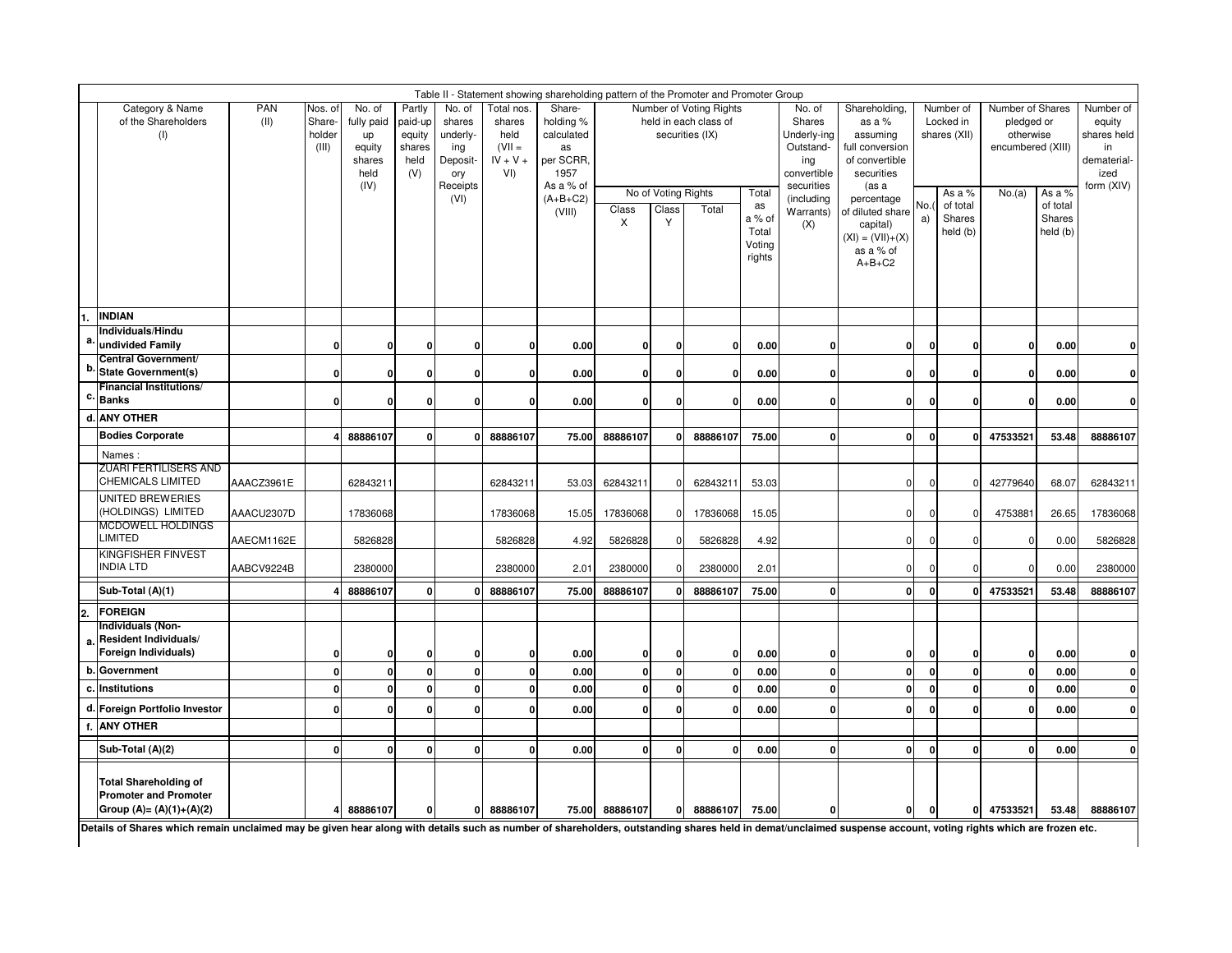|       | Table III - Statement showing shareholding pattern of the Public shareholder<br>Number of Voting Rights<br>Number of<br>Number of Shares |             |                                  |                                                             |                                                       |                                                                    |                                                        |                                                                                                |            |                                                                              |         |                                                 |                                                                                                              |                                                                                                                                                               |         |                                                                       |                                                                             |                                                                  |                                                                               |
|-------|------------------------------------------------------------------------------------------------------------------------------------------|-------------|----------------------------------|-------------------------------------------------------------|-------------------------------------------------------|--------------------------------------------------------------------|--------------------------------------------------------|------------------------------------------------------------------------------------------------|------------|------------------------------------------------------------------------------|---------|-------------------------------------------------|--------------------------------------------------------------------------------------------------------------|---------------------------------------------------------------------------------------------------------------------------------------------------------------|---------|-----------------------------------------------------------------------|-----------------------------------------------------------------------------|------------------------------------------------------------------|-------------------------------------------------------------------------------|
|       | Category & Name<br>of the Shareholders<br>(1)                                                                                            | PAN<br>(II) | Nos. of<br>Share-holder<br>(III) | No. of<br>fully paid up<br>equity<br>shares<br>held<br>(IV) | Partly paid-<br>up<br>equity<br>shares<br>held<br>(V) | No. of<br>shares<br>underly-ing<br>Deposi-tory<br>Receipts<br>(VI) | Total nos.<br>shares held<br>$(VII =$<br>$IV + V + VI$ | Share-<br>holding %<br>calculated as<br>per SCRR,<br>1957<br>As a % of<br>$(A+B+C2)$<br>(VIII) | Class<br>X | held in each class of<br>securities IX)<br>No of Voting Rights<br>Class<br>Y | Total   | Total as<br>a % of<br>Total<br>Voting<br>rights | No. of<br>Shares<br>Underlying<br>Outstanding<br>convertible<br>securities<br>(including<br>Warrants)<br>(X) | Total<br>Shareholding<br>as a %<br>assuming<br>full conversion<br>of convertible<br>securities<br>(as a<br>percentage<br>of diluted share<br>capital)<br>(XI) | No. (a) | Locked in<br>shares (XII)<br>As a %<br>of total<br>Shares<br>held (b) | pledged or otherwise<br>encumbered (XIII)<br>No.(a)<br>(Not applic<br>able) | As a %<br>of total<br>Shares<br>held<br>(Not appli<br>cable) (b) | Number of<br>equity<br>shares held<br>in<br>demateria-<br>lized<br>form (XIV) |
| 1.    | <b>INSTITUTIONS</b>                                                                                                                      |             |                                  |                                                             |                                                       |                                                                    |                                                        |                                                                                                |            |                                                                              |         |                                                 |                                                                                                              |                                                                                                                                                               |         |                                                                       |                                                                             |                                                                  |                                                                               |
| $a$ . | Mutual Funds/                                                                                                                            |             | 6                                | 129375                                                      | $\mathbf{0}$                                          | $\Omega$                                                           | 129375                                                 | 0.11                                                                                           | 129375     | $\Omega$                                                                     | 129375  | 0.11                                            | 0                                                                                                            | $\Omega$                                                                                                                                                      |         | $\Omega$                                                              | <b>NA</b>                                                                   |                                                                  | 10000                                                                         |
| b.    | <b>Venture Capital Funds</b>                                                                                                             |             | ŋ                                | $\mathbf{r}$                                                | $\Omega$                                              | $\sqrt{2}$                                                         | $\Omega$                                               | 0.00                                                                                           |            |                                                                              |         | 0.00                                            | $\Omega$                                                                                                     | $\Omega$                                                                                                                                                      |         | $\Omega$                                                              | <b>NA</b>                                                                   |                                                                  | $\mathbf{0}$                                                                  |
| c.    | Alternate Investment<br><b>Funds</b>                                                                                                     |             | O                                | n                                                           | $\Omega$                                              |                                                                    | O                                                      | 0.00                                                                                           |            | n                                                                            |         | 0.00                                            | 0                                                                                                            | $\Omega$                                                                                                                                                      |         | $\Omega$                                                              | <b>NA</b>                                                                   |                                                                  | $\mathbf{0}$                                                                  |
| d.    | Foreign Venture<br><b>Capital Investors</b>                                                                                              |             | $\Omega$                         | $\mathbf{0}$                                                | 0                                                     | n                                                                  | $\Omega$                                               | 0.00                                                                                           |            | $\Omega$                                                                     |         | 0.00                                            | 0                                                                                                            | $\Omega$                                                                                                                                                      |         | $\mathbf{0}$                                                          | <b>NA</b>                                                                   |                                                                  | 0                                                                             |
| е.    | Foreign Portfolio<br><b>Investors</b>                                                                                                    |             | O                                | $\mathbf{0}$                                                | $\Omega$                                              | $\mathbf{0}$                                                       | $\Omega$                                               | 0.00                                                                                           |            | $\Omega$                                                                     |         | 0.00                                            | 0                                                                                                            | $\Omega$                                                                                                                                                      |         | $\Omega$                                                              | <b>NA</b>                                                                   |                                                                  | 0                                                                             |
| f.    | Financial Institutions/<br><b>Banks</b>                                                                                                  |             | 312                              | 366640                                                      |                                                       | n                                                                  | 366640                                                 | 0.31                                                                                           | 366640     |                                                                              | 366640  | 0.31                                            |                                                                                                              | c                                                                                                                                                             |         | $\Omega$                                                              | <b>NA</b>                                                                   |                                                                  | 18734                                                                         |
| g.    | <b>Insurance Companies</b>                                                                                                               |             | 5                                | 5090                                                        | $\Omega$                                              | $\Omega$                                                           | 5090                                                   | 0.00                                                                                           | 5090       | $\Omega$                                                                     | 5090    | 0.00                                            | $\mathbf{0}$                                                                                                 | $\Omega$                                                                                                                                                      |         | $\Omega$                                                              | <b>NA</b>                                                                   |                                                                  | $\mathbf 0$                                                                   |
| h.    | Provident Funds/<br><b>Pension Funds</b>                                                                                                 |             | O                                | $\Omega$                                                    |                                                       |                                                                    | $\mathbf{C}$                                           | 0.00                                                                                           |            |                                                                              |         | 0.00                                            | $\Omega$                                                                                                     | O                                                                                                                                                             |         | $\Omega$                                                              | <b>NA</b>                                                                   |                                                                  | 0                                                                             |
| i.    | <b>ANY OTHER</b>                                                                                                                         |             |                                  |                                                             |                                                       |                                                                    |                                                        |                                                                                                |            |                                                                              |         |                                                 |                                                                                                              |                                                                                                                                                               |         |                                                                       |                                                                             |                                                                  |                                                                               |
|       | <b>CENTRAL GOVERNMENT/</b><br><b>STATE GOVERNMENT(S)</b>                                                                                 |             | 11                               | 1053050                                                     | $\Omega$                                              | $\Omega$                                                           | 1053050                                                | 0.89                                                                                           | 1053050    | ി                                                                            | 1053050 | 0.89                                            | 0                                                                                                            | $\Omega$                                                                                                                                                      |         | $\Omega$                                                              | <b>NA</b>                                                                   |                                                                  | 1050000                                                                       |
|       | <b>FOREIGN INSTITUTIONAL</b><br><b>INVESTORS</b>                                                                                         |             |                                  | 1041626                                                     |                                                       | O                                                                  | 1041626                                                | 0.88                                                                                           | 1041626    | $\Omega$                                                                     | 1041626 | 0.88                                            | n                                                                                                            | O                                                                                                                                                             |         |                                                                       | <b>NA</b>                                                                   |                                                                  | 1041626                                                                       |
| i.    | <b>Market Maker</b>                                                                                                                      |             | $\Omega$                         | $\Omega$                                                    | $\Omega$                                              | $\Omega$                                                           | $\Omega$                                               | 0.00                                                                                           |            | $\Omega$                                                                     |         | 0.00                                            | $\Omega$                                                                                                     | $\Omega$                                                                                                                                                      |         | $\Omega$                                                              | <b>NA</b>                                                                   |                                                                  | 0                                                                             |
|       |                                                                                                                                          |             |                                  |                                                             |                                                       |                                                                    |                                                        |                                                                                                |            |                                                                              |         |                                                 |                                                                                                              |                                                                                                                                                               |         |                                                                       |                                                                             |                                                                  |                                                                               |
|       | Sub-Total (B)(1)                                                                                                                         |             | 335                              | 2595781                                                     |                                                       |                                                                    | 2595781                                                | 2.19                                                                                           | 2595781    |                                                                              | 2595781 | 2.19                                            |                                                                                                              | O                                                                                                                                                             |         | $\Omega$                                                              |                                                                             |                                                                  | 2120360                                                                       |
|       |                                                                                                                                          |             |                                  |                                                             |                                                       |                                                                    |                                                        |                                                                                                |            |                                                                              |         |                                                 |                                                                                                              |                                                                                                                                                               |         |                                                                       |                                                                             |                                                                  |                                                                               |
| 2.    | Central Government/<br>State Government(s)/<br>President of India                                                                        |             |                                  |                                                             |                                                       |                                                                    |                                                        |                                                                                                |            |                                                                              |         |                                                 |                                                                                                              |                                                                                                                                                               |         |                                                                       |                                                                             |                                                                  |                                                                               |
|       |                                                                                                                                          |             |                                  |                                                             |                                                       |                                                                    |                                                        |                                                                                                |            |                                                                              |         |                                                 |                                                                                                              |                                                                                                                                                               |         |                                                                       |                                                                             |                                                                  |                                                                               |
|       | Sub-Total (B)(2)                                                                                                                         |             | n                                |                                                             | $\mathbf{0}$                                          |                                                                    | $\Omega$                                               | 0.00                                                                                           |            |                                                                              |         | 0.00                                            |                                                                                                              | O                                                                                                                                                             |         |                                                                       |                                                                             |                                                                  |                                                                               |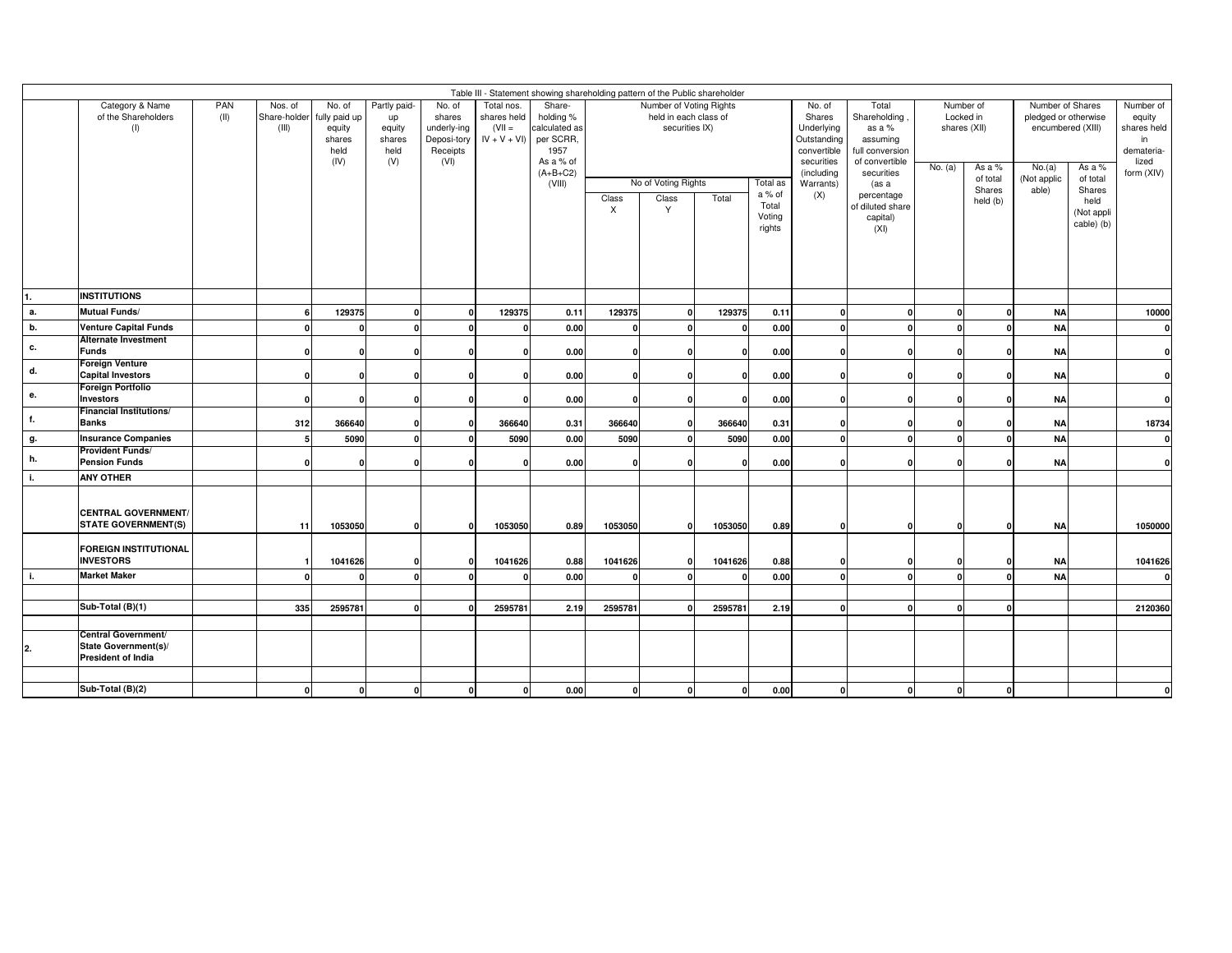| 3. | <b>NON-INSTITUTIONS</b>                                                                                                                                                                                              |            |                |          |              |          |       |          |          |          |       |   |          |          |          |           |          |
|----|----------------------------------------------------------------------------------------------------------------------------------------------------------------------------------------------------------------------|------------|----------------|----------|--------------|----------|-------|----------|----------|----------|-------|---|----------|----------|----------|-----------|----------|
| а. | <b>INDIVIDUALS -</b>                                                                                                                                                                                                 |            |                |          |              |          |       |          |          |          |       |   |          |          |          |           |          |
|    | . Individual shareholders<br>holding nominal share<br>capital<br>up to Rs. 2 lakhs.                                                                                                                                  |            | 54613          | 14947638 | $\mathbf{0}$ | 14947638 | 12.61 | 14947638 | 0        | 14947638 | 12.61 |   | 0        | $\Omega$ |          | <b>NA</b> | 10328908 |
|    | II. Individual shareholders<br>holding nominal share<br>capital<br>in excess of Rs. 2 lakhs.                                                                                                                         |            | 34             | 2309616  | $\Omega$     | 2309616  | 1.95  | 2309616  | $\Omega$ | 2309616  | 1.95  | O | 0        |          |          | ΝA        | 1730609  |
| b. | <b>NBFCs registered</b><br>with RBI                                                                                                                                                                                  |            | $\mathbf{0}$   | 0        | $\Omega$     | -C       | 0.00  |          |          |          | 0.00  |   | $\Omega$ |          |          | <b>NA</b> | $\Omega$ |
| c. | <b>Employee Trusts</b>                                                                                                                                                                                               |            | $\mathbf{0}$   | $\Omega$ |              | $\Omega$ | 0.00  |          |          |          | 0.00  |   | $\Omega$ |          |          | <b>NA</b> | $\Omega$ |
| d. | <b>Overseas Depositories</b><br>(holding DRs)<br>(balancing figure)                                                                                                                                                  |            | $\mathbf{0}$   | $\Omega$ |              |          | 0.00  |          |          |          | 0.00  |   | $\Omega$ |          |          | <b>NA</b> |          |
| е. | <b>ANY OTHER</b>                                                                                                                                                                                                     |            |                |          |              |          |       |          |          |          |       |   |          |          |          |           |          |
|    | <b>BODIES CORPORATE</b>                                                                                                                                                                                              |            | 527            | 8899135  | $\Omega$     | 8899135  | 7.51  | 8899135  |          | 8899135  | 7.51  |   | $\Omega$ |          | $\Omega$ | <b>NA</b> | 8785870  |
|    | Names:                                                                                                                                                                                                               |            |                |          |              |          |       |          |          |          |       |   |          |          |          |           |          |
|    | RELIANCE SPOT<br><b>EXCHANGE</b><br><b>INFRASTRUCTURE</b><br>LIMITED                                                                                                                                                 | AAECR2504B |                | 5885000  |              | 5885000  | 4.97  | 5885000  |          | 5885000  | 4.97  |   | $\Omega$ |          |          | ΝA        | 5885000  |
|    | <b>Clearing Members</b>                                                                                                                                                                                              |            | 92             | 91443    |              | 91443    | 0.08  | 91443    |          | 91443    | 0.08  |   | $\Omega$ |          |          | <b>NA</b> | 91443    |
|    | <b>FOREIGN NATIONALS</b>                                                                                                                                                                                             |            | $\overline{2}$ | 20       |              | 20       | 0.00  | 20       |          | 20       | 0.00  |   | $\Omega$ |          |          | <b>NA</b> | n        |
|    | <b>HINDU UNDIVIDED</b>                                                                                                                                                                                               |            |                |          |              |          |       |          |          |          |       |   |          |          |          |           |          |
|    | <b>FAMILIES</b>                                                                                                                                                                                                      |            | 531            | 511329   |              | 511329   | 0.43  | 511329   |          | 511329   | 0.43  |   | $\Omega$ |          |          | NA        | 511329   |
|    | NRI - Non- Repat                                                                                                                                                                                                     |            | 112            | 94399    |              | 94399    | 0.08  | 94399    |          | 94399    | 0.08  |   | $\Omega$ |          |          | <b>NA</b> | 94399    |
|    | NRI - Repat                                                                                                                                                                                                          |            | 136            | 173494   |              | 173494   | 0.15  | 173494   |          | 173494   | 0.15  |   | $\Omega$ |          |          | <b>NA</b> | 167859   |
|    | <b>OTHERS</b>                                                                                                                                                                                                        |            | 11             | 2150     |              | 2150     | 0.00  | 2150     |          | 2150     | 0.00  |   | $\Omega$ |          |          | <b>NA</b> |          |
|    | <b>TRUSTS</b>                                                                                                                                                                                                        |            | 5              | 4038     |              | 4038     | 0.00  | 4038     |          | 4038     | 0.00  |   | $\Omega$ |          |          | <b>NA</b> | 4038     |
|    |                                                                                                                                                                                                                      |            |                |          |              |          |       |          |          |          |       |   |          |          |          |           |          |
|    | Sub-Total (B)(3)                                                                                                                                                                                                     |            | 56063          | 27033262 |              | 27033262 | 22.81 | 27033262 |          | 27033262 | 22.81 |   | $\Omega$ |          | $\Omega$ |           | 21714455 |
|    | <b>Total Public Shareholding</b><br>$(B)=(B)(1)+(B)(2)+(B)(3)$<br>Details of the shareholders acting as persons in Concert including their Shareholding (No. and %):                                                 |            | 56398          | 29629043 |              | 29629043 | 25.00 | 29629043 | n        | 29629043 | 25.00 |   | $\Omega$ |          |          |           | 23834815 |
|    | Details of Shares which remain unclaimed may be given hear along with details such as number of shareholders, outstanding shares held in demat/unclaimed suspense account, voting rights which are frozen etc. - NIL |            |                |          |              |          |       |          |          |          |       |   |          |          |          |           |          |